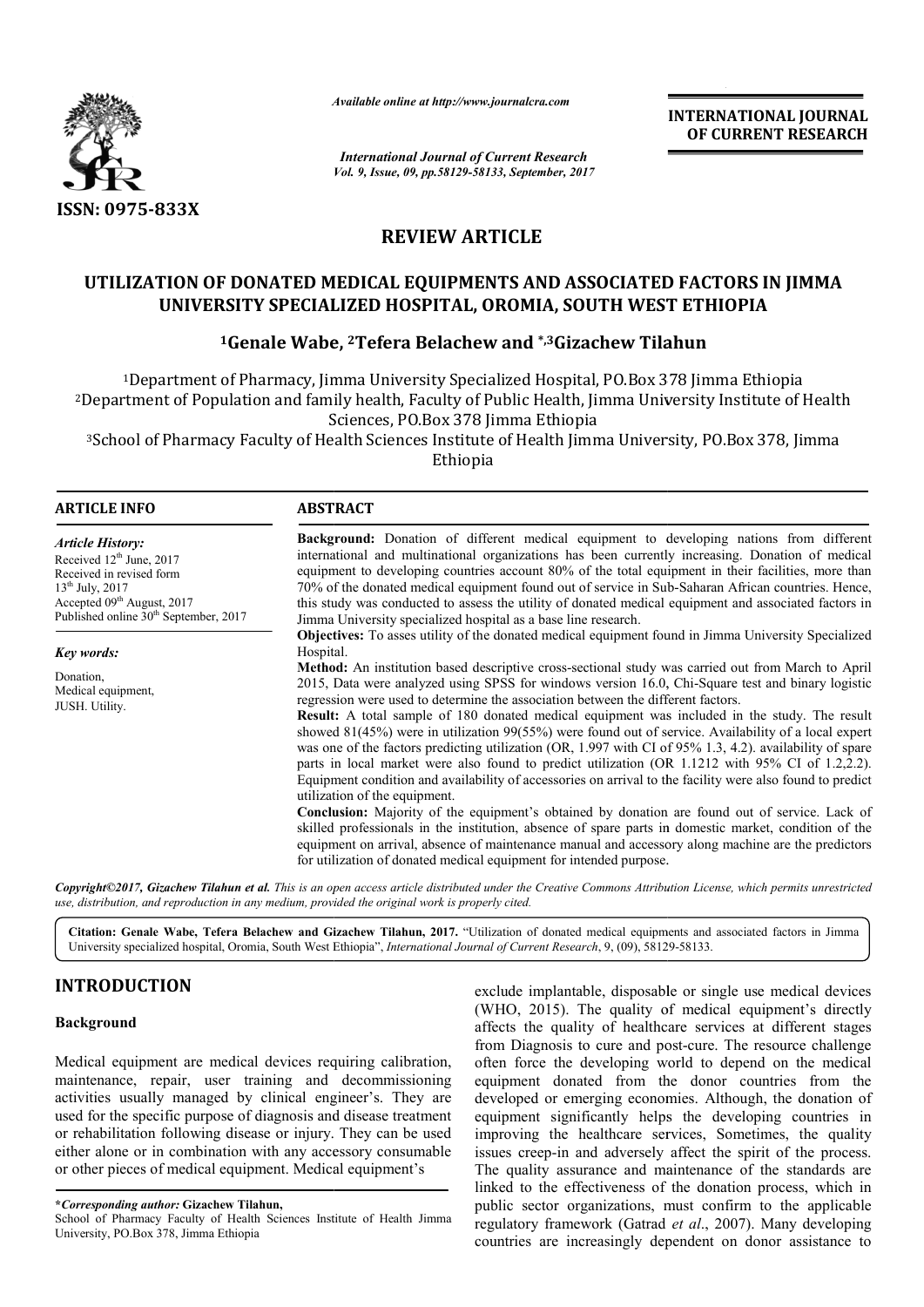meet the equipment needs of their health care systems. However, because not all important parameters are taken into consideration, donations sometimes do not achieve their intended objectives, and could even constitute an added burden to the recipient health care system. Therefore there is a need to improve the process of equipment donation, to the mutual benefit of both donors and recipients. WHO guidelines address this issue, but are not an international regulation. Instead they are to be used to develop national or institutional guidelines; by governments and organizations dealing with health care equipment donations. Although they are intended for application everywhere, there is a deliberate emphasis on developing country health systems (WHO, 2000). On the other hand, these donated medical equipments are partly used, some of them are new and others are refurbished while these equipment has no spare part in local market and even if the spare part available in domestic market it might be too expensive. In addition to these, some of the received equipment as donation are not functional on arrival to the facilities of developing country (EU, 2012). Therefore, this study will be worthwhile to assess the root problems associated with donated medical equipment utilization. Besides, this research paper can contribute to the appropriate consideration of donated medical equipment and Service donation for maintenance and operating the equipment.

# **MATERIALS AND METHODS**

### **Study setting and Period**

The study was conducted from March 2015 to April 2015 at Jimma University Specialized Hospital. The hospital is found in Jimma town, located in Oromia Regional State, south west Ethiopia 350km from the capital city. The hospital is a university specialized hospital which serves as referral for over fifteen million people in south west Ethiopia and the neighboring country South Sudan. The Hospital was selected as a case because it is one of the largest public acquiring entities using the donated medical equipment. This Hospital is both referral and academic research Hospital with 600-bed facility, 450 outpatient capacity per day and 15000 inpatient serving capacity per year. Given its numerous services and larger capacity, there are many donated equipment in the different wards of the hospital.

#### **Study Design**

An institution based descriptive cross sectional study was carried out to describe the utility of donated medical equipment and associated factors in JUSH using quantitative data triangulated with qualitative data.

#### **Sampling Technique and Sample Size**

From a total of 350 donated medical equipment received from donors in the last five years, 183 equipment were selected randomly. To select equipment first a complete enumeration of all donated medical equipment in Jimma University Hospital was conducted later serve as a sampling frame for random selection by type. During enumeration equipment were identified by receiving voucher from warehouse. The sample size was allocated to each equipment category using proportional to size allocation technique. Then, from each category, equipment is selected using simple random sampling technique. For qualitative part six respondents were selected purposively based on their position and responsibility to medical equipment.

#### **Data collection**

Data was collected using a pre tested check list designed for the study by a trained data collectors, the qualitative data was collected by an in-depth interview using a semi structured interview guide.

#### **Data analysis**

The collected data was cleaned and coded first and analyzed using SPSS Version 20. Descriptive analysis, chi square test and Binomial logistic regression were used to describe and explain the factors. The qualitative data was analyzed manually by thematic content analysis.

### **Ethical Consideration**

An official support letter was obtained from the ethical review board of Jimma University College of Health Science to conduct the study in Jimma university specialized Hospital and permission letter from the Hospital was obtained before data collection. An informed consent were obtained from the respondents for the qualitative part after explaining the purpose of the study, any personal identifier were not used in the report of the study.

# **RESULTS**

## **Description of the Characteristics of Donated Equipment**

From the total 180 equipment, 81(45%) were used for diagnostic, 76(42.2%) were for treatment and 23(12.8%) were for monitoring patients and cold chain maintenance purposes (Table 1). There were no equipment which were irrelevant for diagnosis, treatment and Monitoring patients. Regarding the condition of the equipment up on arrival to the facility 111(61,7%) were new,  $42(23.3\%)$  were old (2<sup>nd</sup> hand) and one was refurbished, the condition of the remaining 26(14.4%) were unknown because of unavailability of documents. 109(60.6%) of the donated medical equipment have accessory along the equipment and 71(39.4%) were not accessory accompanied during receiving. Jimma University Specialized Hospital has a different source of donations . Nongovernmental organization and individuals are the commonest source of donations. According to this study 62 (34.4%) of the equipment from Human Bridge, 24(13.3%) from individuals like the former staff of the organization working in a foreign country, 23(12.8%) from Christian blind mission, 21 (11.7%) from 'Menschen for menschen' and about 50(27.8%) from other source such as WHO, UNICEF, UNDP, Heal TB, CDC, VILLIR, USAID and light for the world. Regarding distribution in years of donation More equipment donation were in2013 and it account about 48(26.7%), the list donation were 22(12.2%) in 2014. Concerning utility of the donated medical equipment, 81(45%) were in utilization and 99 (55%) were not in utilization. Regarding to the current condition of those donated medical equipment to JUSH, out of sampled equipment, 81(45%) working and in use (Figure 1). 65(36.1%) of the equipment working but, not in use, 6(3.3%) of the equipment not working, not in use, (the equipment were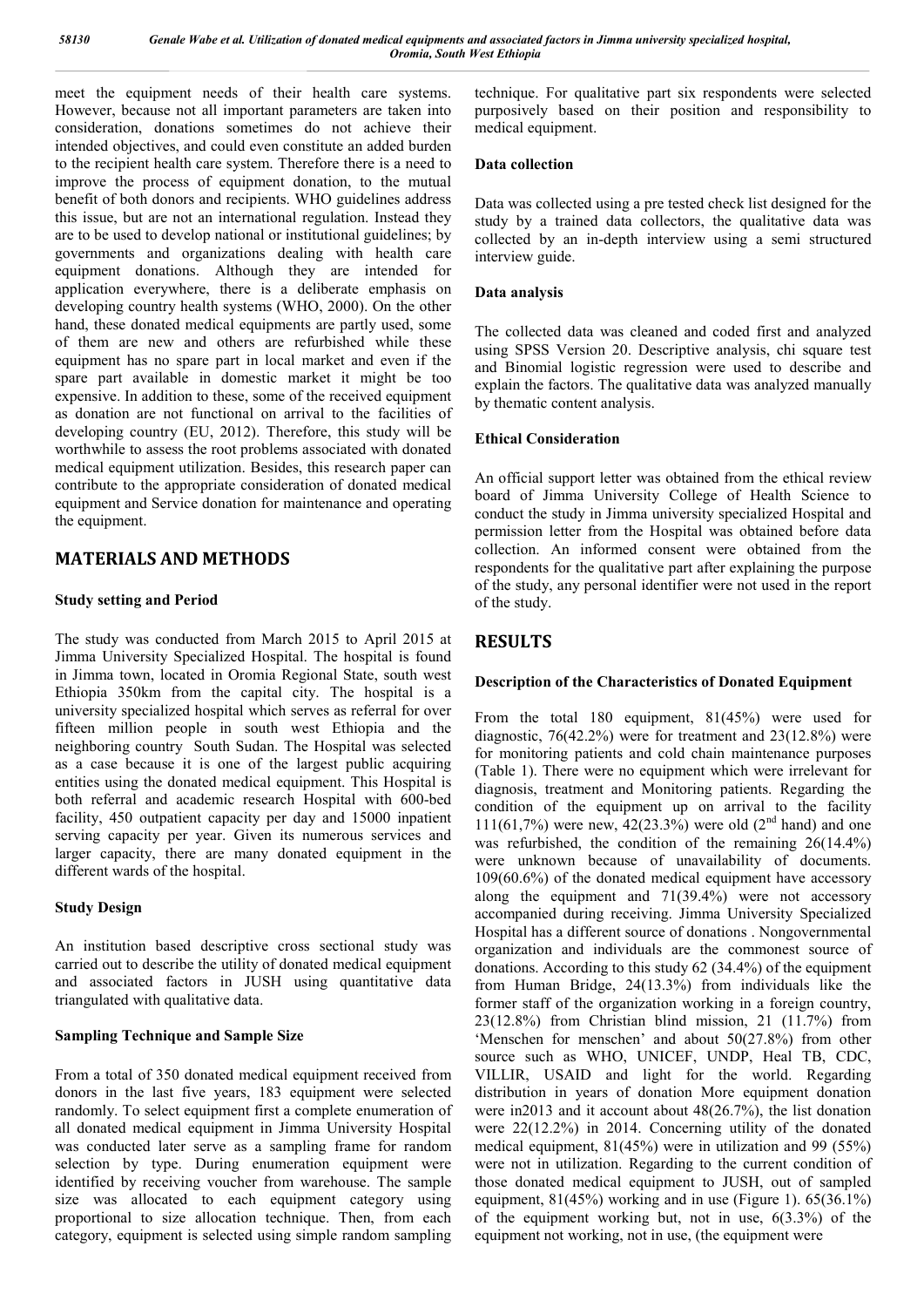| Variable                                                                | Frequency | Percentage |
|-------------------------------------------------------------------------|-----------|------------|
| Type of equipment                                                       |           |            |
| Diagnostic                                                              | 81        | 45         |
| Treatment                                                               | 76        | 42.2       |
| Monitoring patients and maintain cold chain.                            | 23        | 12.8       |
| Utility of the equipment                                                |           |            |
| (Yes)                                                                   | 81        | 45         |
| (No)                                                                    | 99        | 55         |
| Equipment condition during donation                                     |           |            |
| New                                                                     | 111       | 61.7       |
| Old                                                                     | 42        | 23.3       |
| Refurbished                                                             | 1         | 0.6        |
| Others (no specification on equipment)                                  | 26        | 14.4       |
| Availability of Spare parts in local market                             |           |            |
| No                                                                      | 128       | 71.1       |
| Yes                                                                     | 52        | 28.9       |
| Availability of local expert for maintenance and operation of equipment |           |            |
| Yes                                                                     | 56        | 31.1       |
| No                                                                      | 124       | 68.9       |
| Has accessory                                                           |           |            |
| No                                                                      | 71        | 39.4       |
| Yes                                                                     | 109       | 60.6       |

#### **Table 1. Summary of important characteristics that measures utility of donated equipment JUSH, Ethiopia, March-April -2015**

**Table 2. Current condition of donated medical equipment JUSH, Ethiopia, March-April -2015**

| Source of donation  | Frequency of<br>equipment | % of utilized<br>equipment | $%$ of non-<br>utilized<br>equipment | $%$ of<br>Working<br>and in use | $%$ of<br>Working but<br>not in use | $%$ of Not<br>working<br>not in use | % of Not<br>working but<br>repairable | $%$ of<br>Unknown Its<br>condition |
|---------------------|---------------------------|----------------------------|--------------------------------------|---------------------------------|-------------------------------------|-------------------------------------|---------------------------------------|------------------------------------|
| Human bridge        | 62                        | 27.4                       | 72.6                                 | 27.4                            | 14.5                                | 33.9                                | 8.1                                   | 16.1                               |
| Menschenformenschen | 21                        | 19                         | 81                                   | 19                              | 14.3                                | 66.7                                | $\Omega$                              |                                    |
| <b>CBM</b>          | 23                        | 56.5                       | 43.5                                 | 56.5                            | 4.3                                 | 30.4                                |                                       | 8.7                                |
| <b>CDC</b>          | 8                         | 62.5                       | 37.5                                 | 62.5                            | 12.5                                | 25                                  |                                       |                                    |
| Individuals         | 24                        | 45.8                       | 54.2                                 | 45.8                            | 12.5                                | 25                                  |                                       |                                    |
| Villir              |                           | 100                        |                                      | 100                             | $\theta$                            |                                     |                                       |                                    |
| <b>USAID</b>        |                           | 25                         | 75                                   | 25                              |                                     | 75                                  |                                       |                                    |
| <b>UNDP</b>         |                           | 66.7                       | 33.3                                 | 66.7                            | 33.3                                |                                     |                                       |                                    |
| <b>UNCEF</b>        |                           | 75                         | 25                                   | 75                              | $\theta$                            |                                     | 25                                    |                                    |
| Light for World     |                           | 66.7                       | 33.3                                 | 66.7                            |                                     | 33.3                                |                                       |                                    |
| Heal Tb             |                           | 50                         | 50                                   | 50                              |                                     |                                     |                                       |                                    |
| Others(WHO,MSH,)    | 19                        | 42.1                       | 57.9                                 | 42.1                            | 5.3                                 | 36.8                                |                                       | 15.8                               |

**Table 3. Logistic regression of various variables with utility of medical equipment JUSH, Ethiopia, March-April -2015**

| Variables                            | Utility of the equipment |                | Crude OR $(95\% \text{ CI})$ | Adjusted OR (95% CI)    |
|--------------------------------------|--------------------------|----------------|------------------------------|-------------------------|
| Availability of local expert<br>for  | Yes                      | N <sub>O</sub> |                              |                         |
| maintains and operation of equipment |                          |                |                              |                         |
| N <sub>0</sub>                       | 63                       | 61             | 1.000                        | 1.000                   |
| <b>Yes</b>                           | 18                       | 38             | $2.180(1.124, 4.228)*$       | $1.997(1.252, 4.187)^*$ |
| Spare parts                          |                          |                |                              |                         |
| No                                   | 63                       | 65             | 1.000                        | 1.000                   |
| <b>Yes</b>                           | 18                       | 34             | $2.831(1.939, 3.571)^*$      | $1.212(1.449, 2.147)^*$ |
| Accessory                            |                          |                |                              |                         |
| NO.                                  | 48                       | 23             | 1.000                        | 1.000                   |
| <b>Yes</b>                           | 33                       | 76             | $4.806(2.526.9.146)^*$       | $4.162(2.028, 8.541)^*$ |
| Equipment condition during donation  |                          |                |                              |                         |
| <b>New</b>                           | 35                       | 76             | 1.000                        | 1.000                   |
| Old                                  | 27                       | 15             | $0.256(0.121, 0.540)^*$      | $0.265(.118, 0.597)^*$  |
| Refurbished                          | $\mathbf{0}$             |                | 7.448(0.00, 9.448)           | 2.299(0.00, 3.2989)     |
| Others (unknown its condition)       | 19                       |                | $0.170(0.065, 0.441)^*$      | $0.238(0.084, 0.668)*$  |

Statistically significant at P<0.05 in the crude analysis \*

irreversible damaged from the beginning or after arrival) 16(8.9%) the equipment not working, but repairable and 12(6.7%) of the equipment was unknown its condition (Table 2). The spare parts of 128(71.1%) of equipment's are not available in local market if it broken or need substitution, but 52 (28.9%) of the equipment spare parts are available in the local market according to the observer expert during data collection. Concerning with maintainability, out of sampled equipment 158(87.8%) are not maintained easily but 22(12.2%) of the equipment can be easily maintained. With respect to the availability of local expert to maintain the equipments,

124(68.9%) of donated medical equipment were not maintained by local experts, 56(31.1%) can be maintained by local expert. Regarding the equipment utilization from each donors out of 62 item, 27.4% in utilization from Human Bridge, out of 21 item, 19% of equipment in utilization from menschen for menschen, out of 23, 56.5% of equipment in utilization from CBM, out of 24 item ,45.8% of equipment in utilization from individual, equipment from CDC62.5% in utilization, equipment from USAID 25% in utilization ,equipment from UNDP 66.7% in utilization, Equipment from light for the world 66.7% in utilization, equipment from villir100% in utilization, equipment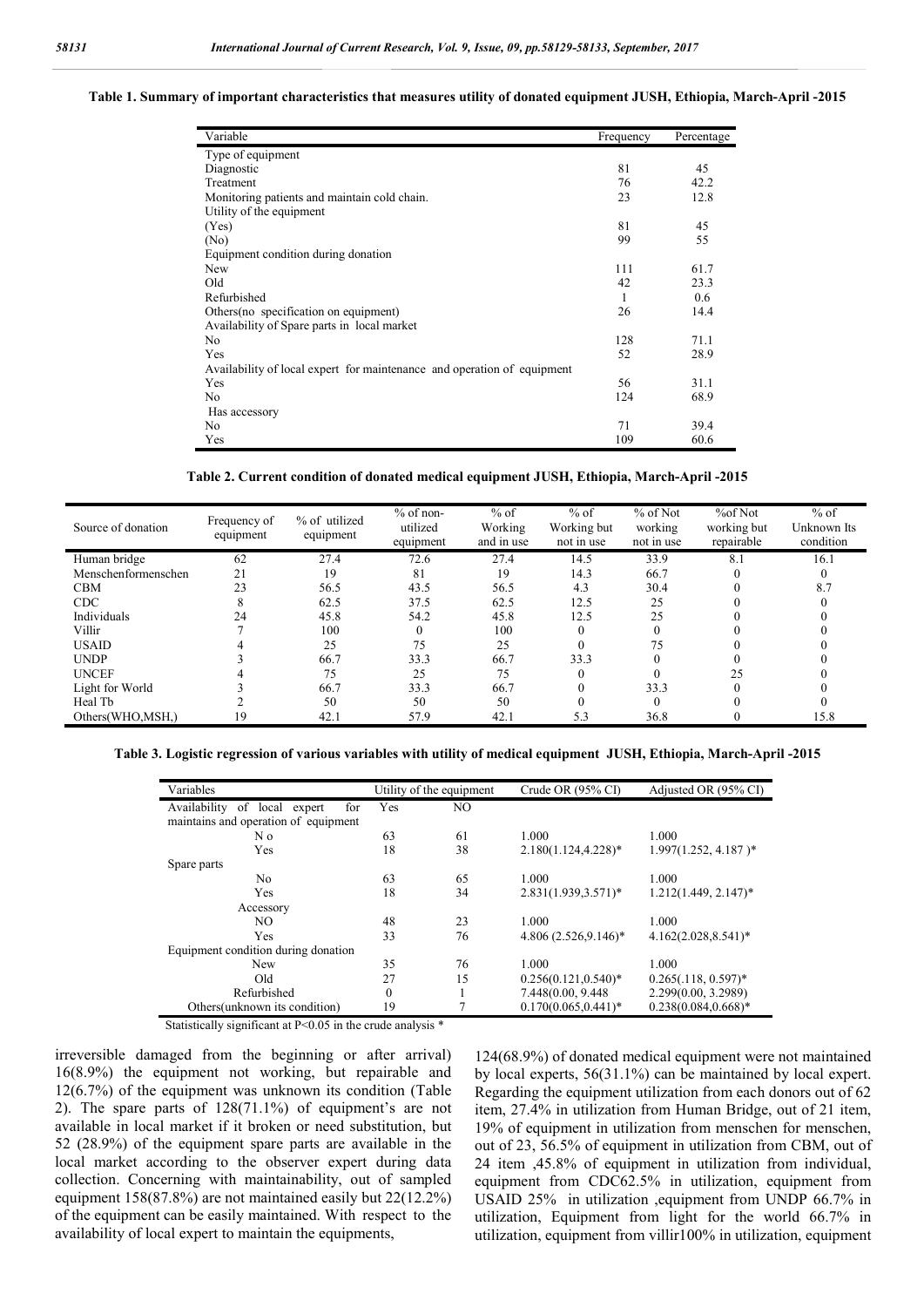from heal TB 50% in utilization, and equipment from other source 42.1 in utilization.



**Figure 1. Functionality status of donated medical equipment in JUSH, Ethiopia March-April, 2015**

#### **Logistic Regression analysis of utilization of donated medical equipment**

By applying binary logistic regression availability of spare part, the availability of local experts for maintaining and operation, availability of accessory along machine during receiving donated medical equipment, and equipment condition during donation with the utility of donated equipment were analyzed. However, the source of donation, user operation manual, maintenance manual, and handling and storage of the equipment with utility of donated medical equipment were analyzed by using the chi-square test. Accordingly, availability of local expert on utility of donated medical equipment were almost two times more likely to utilized the equipment (OR=1.997 with 95% CI of 1.252, 4.187) than no Local expert to maintain the specific equipment. Availability of spare parts in the local market were more likely utilized when compare to those medical equipment spare parts not available in the domestic market (OR = 1.212 with 95% CI of 1.449, 2.147) respectively (Table 2). Availability of accessory along equipment four times more likely utilized ( $OR = 4.162$ , with 95% CI of 2.028, 8.541) when compare to those equipment donated without accessory. Equipment condition, which were old during donation to the organization were 74% less likely utilized (AOR =  $0.265$  with 95% CI of 0.118, 0.597) when compare to equipment condition during donation to the organization were new. Equipment condition which were unknown its condition during donation to the organization 77% less likely utilized (OR, 0.23.with 95% CI of 0.084, 0.668) when compare to refurbished equipment during donation. The source of donation has association to the utilization of the equipment (Table 4). Similarly, User operation manual, maintains manual, list of spare parts, handling and storage has strong association to utility (Table 3).

## **DISCUSSION**

The research was conducted with the aim of assessing the current condition of donated medical equipment in JUSH and identifying factors that influence utilization in detail. This research has identified that only 45% of the medical equipment's obtained through donation were in utilization in

JUSH 55% of the equipment's were found out of service due to different reasons. Availability of maintenance professional, absence of spare parts in local market and the equipment condition on arrival to the facility were the significant factors for utilization of the equipment. This research has attempted to determine the level of utilization of the medical equipment acquired by donation and tried to explore the factors predicting their utilization. This study will serve the hospital to develop its own donation guideline and the federal ministry of health to revise its donation guideline. The study will also serve as a base line for future researches in the area in the country. This is a case study of a single hospital in south west Ethiopia, hence doesn't show the picture in the country or the region. Economic changes, financial problems, and a growing burden of disease have contributed to an increasing dependence on donor assistance in the area of health care for many developing economies. This assistance usually includes physical equipment and spare parts, and in some countries, nearly international donors or foreign governments fund 80 percent of health care equipment. The introduction, utilization and maintenance of health care equipment require substantial financial, organizational and human resources. Often, this is either not recognized, or not enough attention is paid to it. In the Sub-Saharan Africa region, for example, a large proportion (up to 70 per cent) of equipment lies idle due to mismanagement of the technology acquisition process, lack of user training and lack of effective technical support (Dzwonczy and Riha, 2012; Erinosho, 1991). The result of the study revealed that only 45% of the medical equipment's obtained by donation are functional and being utilized for their intended purpose. 55% of the equipment's are found out of service due to different reasons. This finding is similar with research conducted at the University of Gloucester –central England and Gambia where equipment acquired with donation was found out of service from 1%-70% (Gatrad et al., 2007; WHO, 2000; THET., 2012). The possible reason why large proportion donated equipment's in developing countries found out of service could be due to poor economic condition. Equipment condition during donation was one of the influencing factors for utilization of donated medical equipment because donors donate medical equipment in three conditions such as new equipment, old equipment and refurbished equipment. According to the finding of this study, 61.7% were new, 23.3% were old, 0.6% were refurbished and the condition of 14.4% were unknown. Equipment's which was old at the time of donation to the organization were 74% less likely to be utilized than new equipment. This study somewhat different to study conducted in Haiti which reported that 88% of the donated medical equipment were old which served more than eight years and were 14% were less likely to be utilized (Dzwonczy and Riha, 2012). The possible reason could be donation receiving policy of Ethiopia might be a little bit stronger than Haitian and at time of receiving those donations were critical time for Haitian and it is believed that it was difficult to apply regulation at the time of catastrophe for Haitian. Availability of skilled professionals at local is one of the major factors that influenced the utilization of medical equipment's.

According to this study, equipment's for which local expert for maintaining, operation and installation were available was two times more likely to be utilized equipment than the others. The finding is consistent with the findings in Central England university of Gloucester, Haiti, WHO 2000 report, research conducted by THET global partnership. (Gatrad et al., 2007; WHO, 2000; THET, 2012) which reported that trained